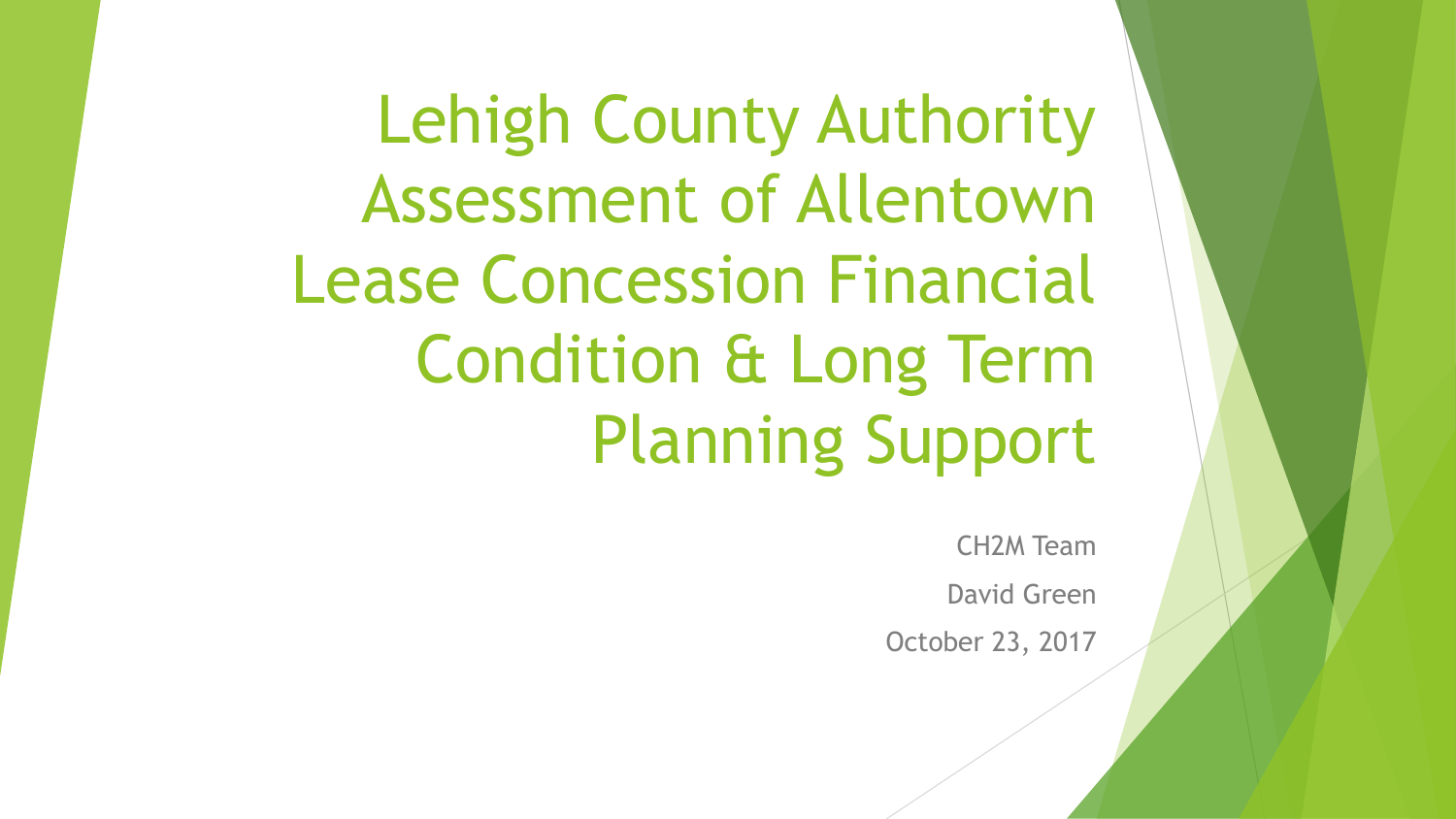# Strategic Consulting Key Service Areas

### **Management Consulting**

We help organizations assess their performance and plan their future, then align their capabilities, processes and stakeholder relationships to attain their business goals



### **Asset Management**

We help organizations manage their physical assets to reduce risk and sustain their operations through proactive planning and maintenance

We help organizations define efficient program options, fund their selected programs and identify affordable, sustainable rate and fee programs that customers support

**Financial Services**

We enable an organization to optimize all its assets:

**Strategic** 

Consulting

- $\checkmark$  Its finances
- $\checkmark$  Its stakeholder relationships
- $\checkmark$  Its equipment & facilities
- $\checkmark$  Its people



We help clients to structure P3 deals, carry out their procurements and deliver their programs, and also partner within private sector purpose vehicle organizations.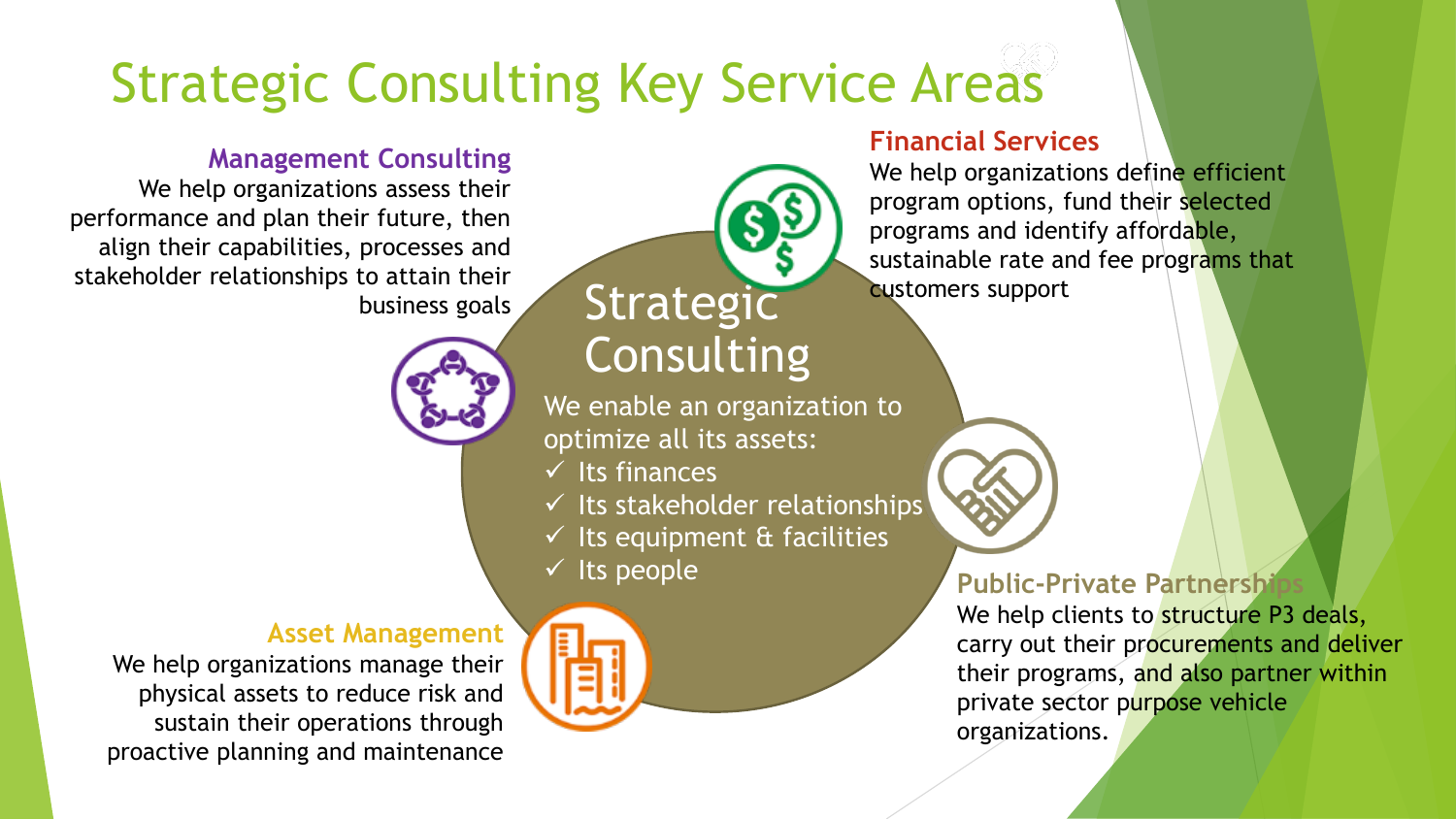# Strategic Consulting services apply across sectors and around the world



Melbourne Water – CMMS Support Services

Kuala Lumpur to Singapore High Speed Rail



#### **State & Local Governments**

- Ann Arbor, MI
- Atlanta, GA
- Denver, Colorado
- Gwinnett County, GA
- Los Angeles, CA
- Metropolitan Council Environmental Services (MN)
- Miami, FL
- **Rancho CA Water District**
- San Mateo, CA
- Seattle, WA
- Wichita, KS

#### **Private Sector**

- Honda
- Shell
- Dow
- GASCO

#### **Transit/Transportation**

- Highways England
- Metro Vancouver
- Macquarie
- SEATAC
- Sound Transit
- TriMet

#### **Utility Services**

- DC Water and Sewerage Authority
- PG&E (CA)
- Melbourne Water (AUS)
- Mount Pleasant Water (SC)
- MAWWS

#### **Research Partners**

- Transportation Research Board
- Water Services Association of Australia
- PWA
- AWWA, WRF, WERF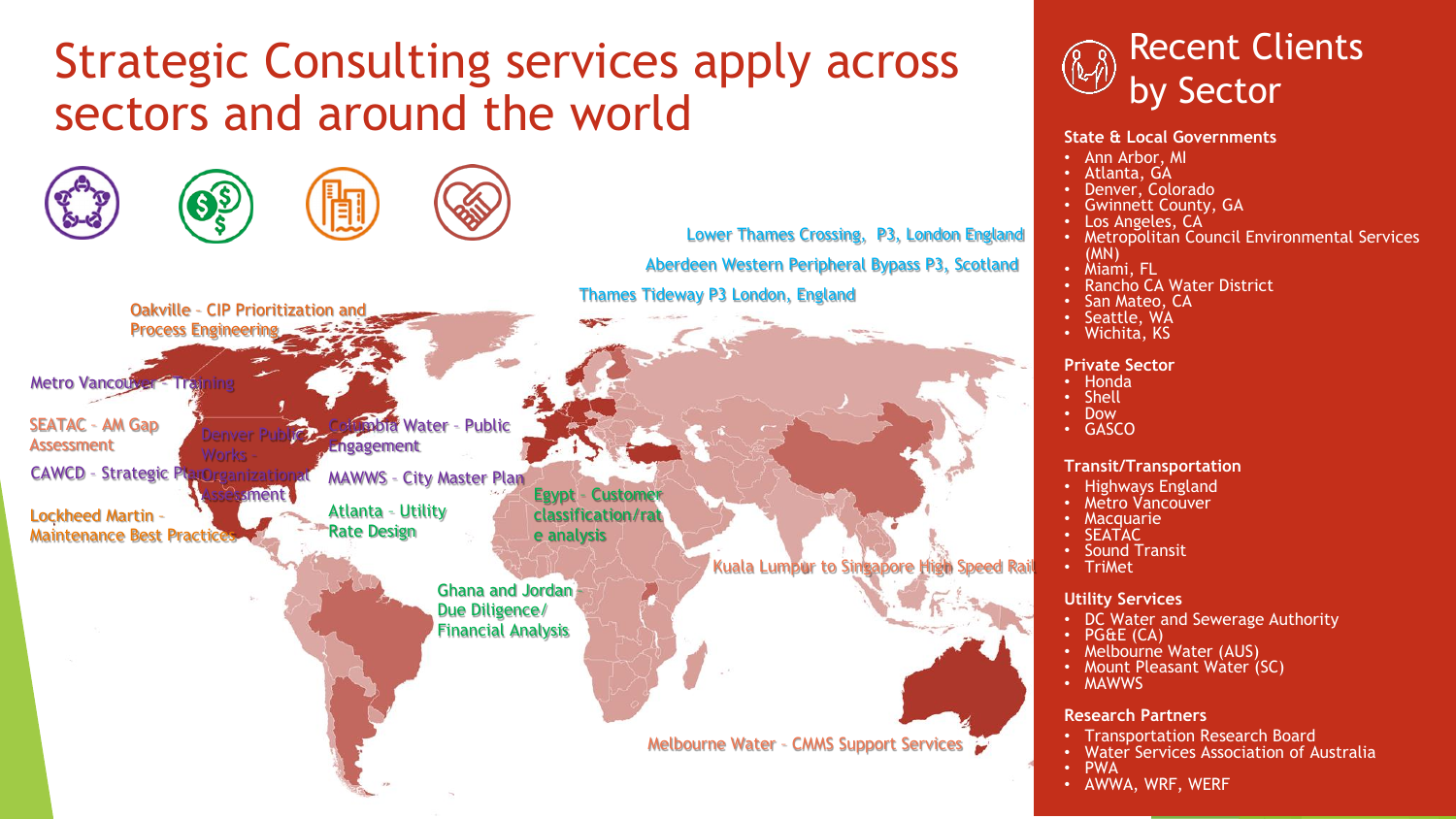# **Financial Services**



# **Mission**

We help organizations define efficient program options, fund their selected programs and identify affordable, sustainable rate and fee programs that customers support

## **Services**

- $\checkmark$  Financial planning
- $\times$  Expense and revenue forecasts
- $\checkmark$  Rate and fee studies
- $\checkmark$  Cost-of-service studies
- $\checkmark$  Affordability programs
- $\checkmark$  Bond feasibility studies
- $\checkmark$  Capital project prioritization
- $\sqrt{\text{Re}}$ venue enhancement
- $\checkmark$ Benefit-cost analysis
- $\checkmark$ System valuations